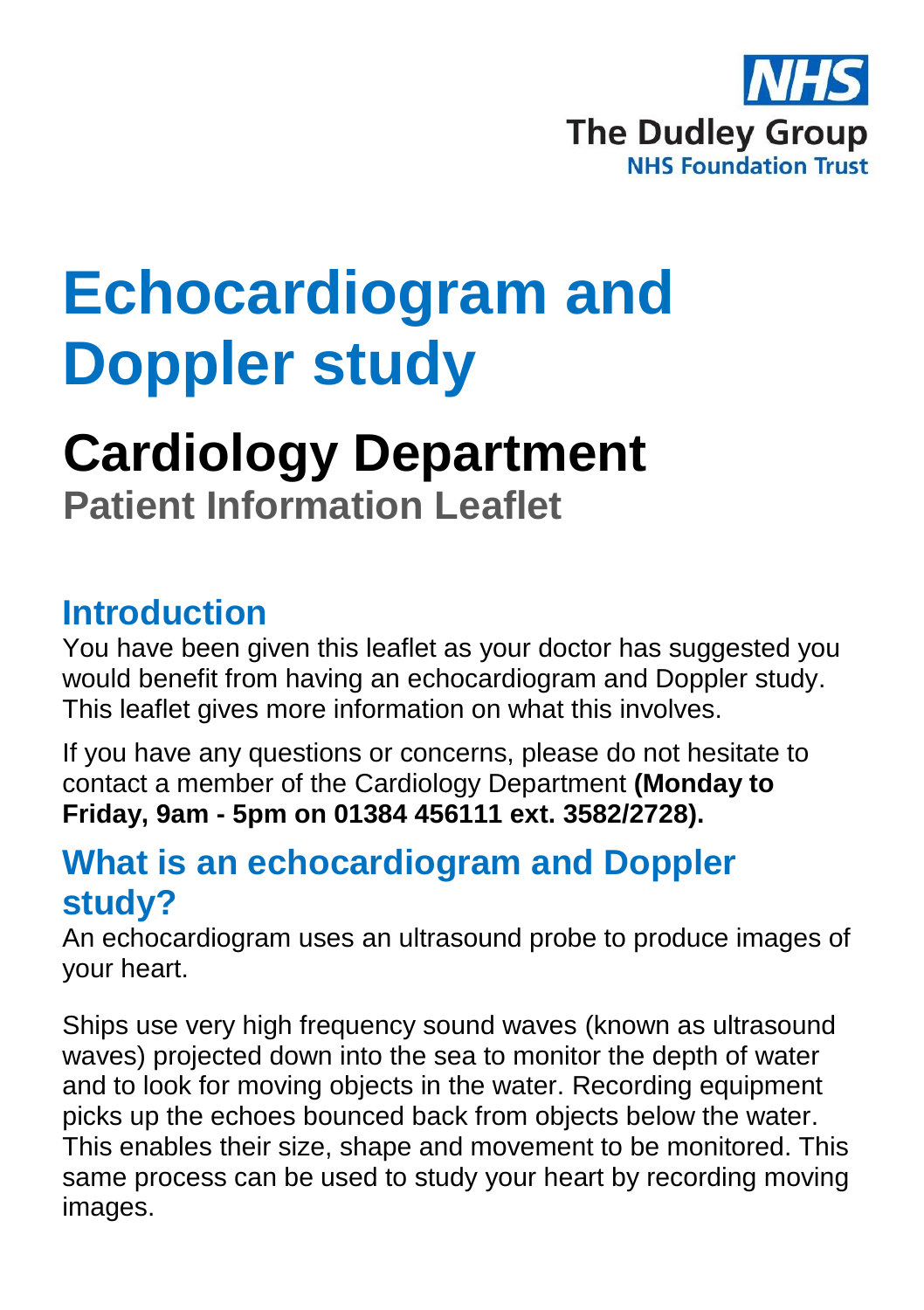The Doppler study uses changes in the frequency of the sound wave echoes to measure blood flow through your heart. This part of the test can be quite noisy, as the equipment converts the ultrasound echoes recorded into a sound humans can hear. This enables the cardiac physiologist to locate precisely where to make the measurements required. (If you are sensitive to sound, the technician can turn the volume down, or mute the sound of the Doppler).

## **What are the benefits?**

The echo procedure is a minimally invasive, straightforward, relatively painless test, without side effects. It measures how fast blood is flowing through different parts of your heart, how well the heart valves are working and looks at how well the heart muscle is working as a pump. It will give your doctor important information about the health of your heart.

### **What are the risks?**

The test is very safe and does not have side effects.

#### **Are there any alternatives to this test?**

This may be one of a number of tests suggested to diagnose your condition. It is your choice as to whether you have the test.

### **How do I prepare for the test?**

This is no special preparation for the test. You can eat and drink as normal before it.

### **What happens during the test?**

A cardiac physiologist will carry out the scan. Sometimes a doctor will also be present.

The cardiac physiologist will ask you to undress to your waist (a hospital gown will be provided), and then lie on the bed, in the semidarkened room. They will put three sticky ECG electrodes on your shoulders and abdomen (stomach) to monitor your heart rate during the procedure.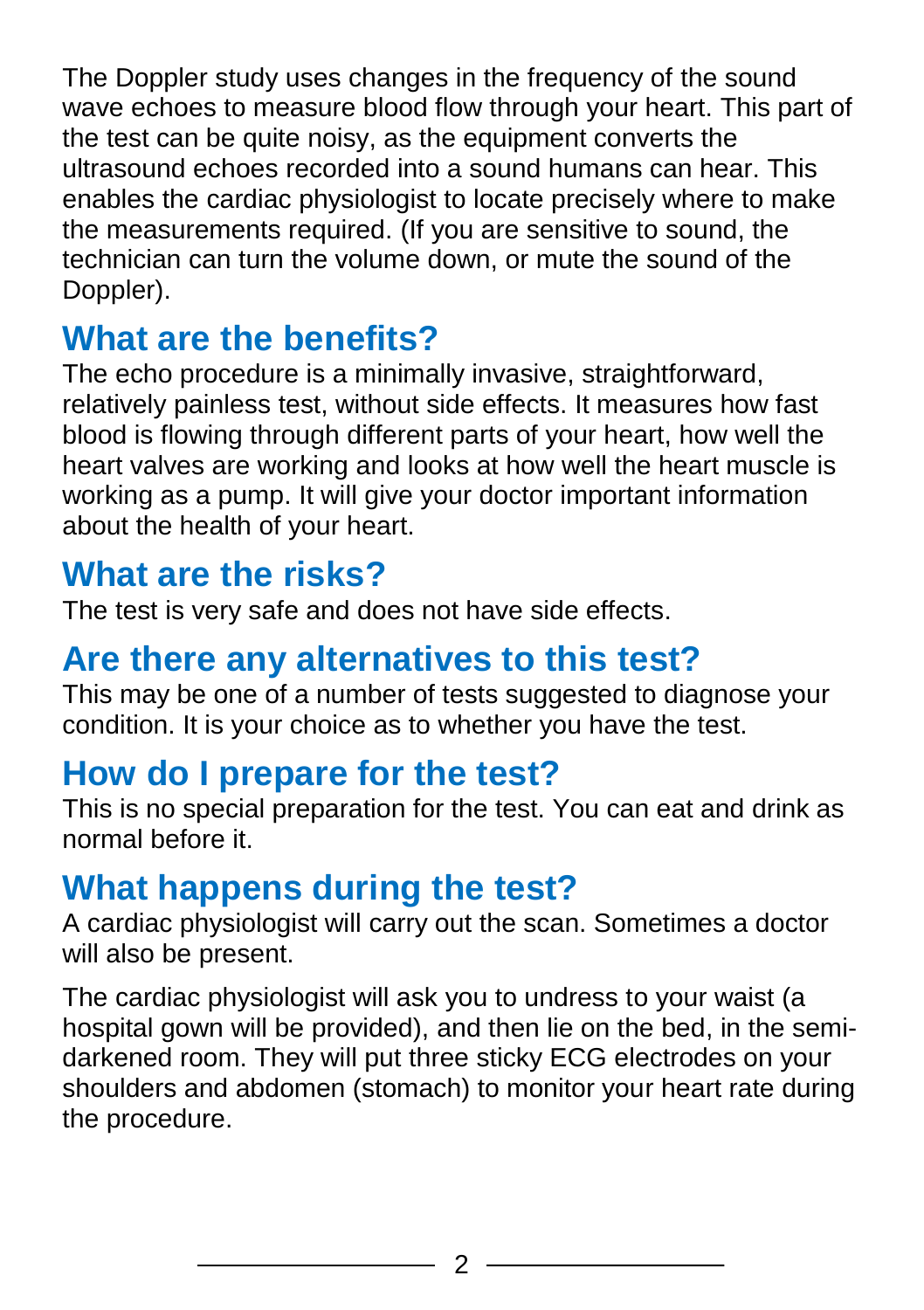They will then ask you to lie on your left side and if needed/requested, soft pillows can be placed behind your back to ensure that you are comfortable. Once you are comfortable, the cardiac physiologist will begin the scan.

Ultrasound uses high frequency sound transmitted from a special ultrasound probe. The probe receives ultrasound echoes that bounce back from your heart. These echoes enable moving pictures of the heart to be displayed on a monitor.

Ultrasound waves do not pass easily through air so we put a water based, ultrasound gel onto the probe. This forms an air-free seal when it is held against your chest. Firm pressure is required for an air-free seal and you may find the pressure mildly uncomfortable. Please tell the physiologist if you are finding the pressure uncomfortable. They will manipulate the probe to ease the pressure, however, in some circumstances where images are difficult to obtain, a little pressure may need to be applied to obtain the best images possible.

During the Doppler study, you will hear loud rushing noises as the blood flow through your heart is recorded.

It is important to try to remain relaxed and still during the test.

Obtaining clear images requires concentration and a steady hand. Therefore, please bear with the physiologists if they are quiet during parts of the test.

### **How long does it take?**

Recording these images is a skilful job and studies usually take between 20 minutes to 45 minutes to complete.

#### **What happens after the test?**

You can go home and continue with your normal activities.

### **How do I get the results?**

The results of the test will be sent to the consultant who requested the scan. The consultant or one of their team will send you a follow up appointment to discuss these results.